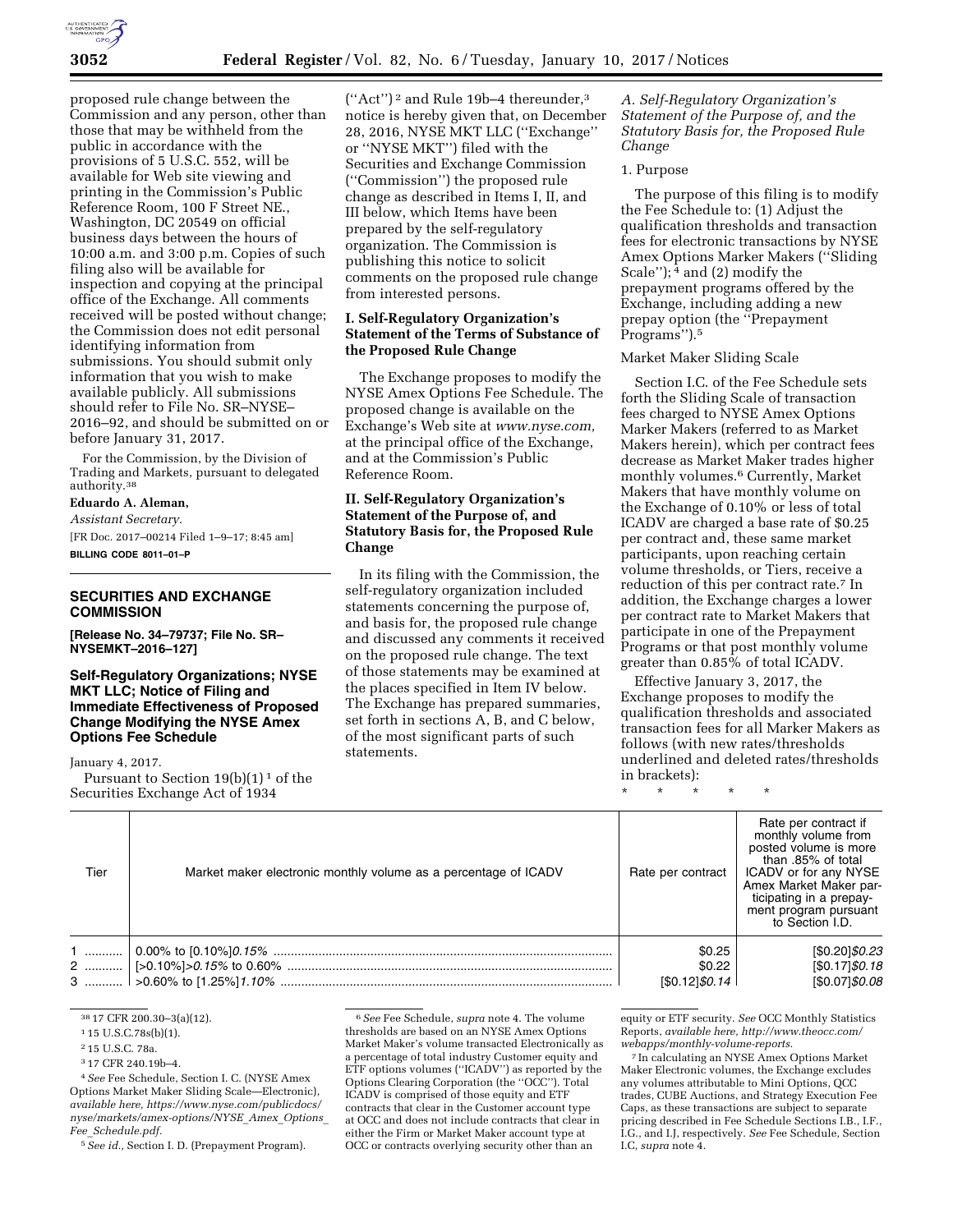| Tier | Market maker electronic monthly volume as a percentage of ICADV | Rate per contract          | Rate per contract if<br>monthly volume from<br>posted volume is more<br>than .85% of total<br>ICADV or for any NYSE<br>Amex Market Maker par-<br>ticipating in a prepay-<br>ment program pursuant<br>to Section I.D. |
|------|-----------------------------------------------------------------|----------------------------|----------------------------------------------------------------------------------------------------------------------------------------------------------------------------------------------------------------------|
|      |                                                                 | \$0.10<br>\$0.07<br>\$0.05 | \$0.05<br>[\$0.02]\$0.04<br>[\$0.00]\$0.02                                                                                                                                                                           |

The proposed changes are designed to incent Market Makers to electronically trade a more meaningful percentage of ICADV by increasing the percentage of ICADV required for Tiers 2, 5 and 6, and to make Tier 4 more achievable by lowering the percentage of ICADV required.8 In connection with the adjustment to the qualification thresholds for the various tiers, the Exchange proposes to increase the per contract rate for Tier 3, which is designed to both offset the lower threshold to Tier 4 and to encourage participants to achieve Tier 4. For those participants that achieve Tier 4, as modified, the per contract rate differential remains the same (*i.e.,* \$0.05 per contract for those who achieve 0.85% of IADV from Posted Volume, or participate in a Prepayment Program; as compared to \$0.10 per contract for anyone else that achieves Tier 4), which is designed to encourage Market Makers to qualify for the more easily achievable Tier 4 and to qualify for the enhanced rates by enrolling in a prepayment program or meeting the Posted Volume criterion. In addition, the Exchange proposes to increase the discounted per contract rates to Market Makers that

participate in one of the Prepayment Programs or that trade more than 0.85% of total ICADV based on posted volume. The Exchange believes the proposed modifications would encourage Market Makers to execute more volume on the Exchange and provide additional incentive to enroll in one of the Prepayment Programs, including as modified herein.

## Prepayment Program

In January 2015, the Exchange introduced a two Prepayment Programs—for a 1- or 3-year term—to allow Market Makers to prepay a portion of the charges incurred for transactions executed on the Exchange.9 Although the 3-Year Prepayment Program, now in its final year, is closed to new entrants, the Exchange proposes to modify the terms of the 1 Year Prepayment Program, as well as to offer a new prepay option to be available throughout 2017.10 The proposed modifications to the Prepayment Program are designed to encourage broader participation by Market Maker firms.

The Exchange proposes to reduce the prepayment amount for the 1 Year

Prepayment Program from \$4 million to \$3 million, which would align with the final prepayment for participants in the 3 Year Prepayment Program. The Exchange does not propose to alter any other aspects of the 1 Year Prepayment Program.11 Participants in the 1 Year Prepayment Program would continue to qualify its Affiliated (or Appointed) OFP to be eligible to receive the enhanced credit(s) under the Amex Customer Engagement Program.12 To enroll in the modified 1 Year Prepayment Program, a Market Maker would have until December 30, 2016 to notify the Exchange, and until January 31, 2017 to remit the \$3 million prepayment.<sup>13</sup>

The Exchange is also proposing to offer a new option, the ''Balance of the Year'' program, which would allow Market Makers to commit to prepay a portion of their transaction charges for some portion of the calendar year, for a maximum of three-quarters of the year. The prepayment amount and payment schedule for the proposed Balance of the Year Program would be based on the quarter in which the Market Maker joins, as set forth below:

|           | 2nd Quarter                                                                                                                  | 3rd Quarter | 4th Quarter |
|-----------|------------------------------------------------------------------------------------------------------------------------------|-------------|-------------|
| Schedule. | Prepayment Amount and Payment   \$2,475,000, due by April 28    \$1,800,000, due by July 31    \$975,000, due by October 31. |             |             |

Similar to the current 1- and 3-Year Prepayment Programs, a Market Maker that participates in the Balance of the

10*See* proposed Fee Schedule, Section I.D (Prepayment Programs) (modifying the description of the 3 Year Prepayment Program to make clear that it is closed to new participants, that one year remains for any Market Maker that enrolled in 2015, that participants retain the ability to opt out by the specified date, including because there are fewer

Year Program would receive a credit equal to its prepayment amount (*i.e.,*  \$2,475,000; \$1,800,000; or \$975,000,

11*See* proposed Fee Schedule, Section I.C. (providing that the Exchange will apply the prepayment as a credit against charges incurred under Section I.C., I.G., or III.A. of the Fee Schedule and, once the prepayment credit has been exhausted, the Exchange will invoice the NYSE Amex Options Market Maker at the appropriate rates, and noting that if the NYSE Amex Options Market Maker does not conduct sufficient activity

#### respectively) toward fees it incurs under

12*See* Fee Schedule, Section I.E. (Amex Customer Engagement (''ACE'') Program—Standard Options).

13*See* proposed Fee Schedule, Section I.D (Prepayment Programs) (modifying the description of the 1Year Prepayment Programs, including reducing the prepayment amount and updating the deadlines to reflect the current and upcoming calendar year). As is the case today, Market Makers would have until the last business day of 2016 to notify the Exchange of their commitment to the Program by sending an email the Exchange at *[optionsbilling@nyse.com.](mailto:optionsbilling@nyse.com)* 

<sup>8</sup>*See* proposed Fee Schedule, Section I.C. 9*See* Exchange Act Release No. 74086 (January 16, 2015) 80 FR 3701 (January 23, 2015) (SR– NYSEMKT–2015–4). *See also* Fee Schedule, Section I.D (Prepayment Programs), *supra* at note 4 (describing the 1- and 3-Year Prepayment Programs, including requisite timelines for committing and prepaying as well as various conditions to opt out of the 3-Year Prepayment Program).

than 4 participants in the 1- or 3-Year programs as of January 3, 2017, as well as to update the description of the program to reflect the current and upcoming calendar year). The Exchange does not propose to modify the (\$3 million) amount of, or deadline (of January 31, 2017) for, the final payment in connection with the 3 Year Prepayment Program.

to exhaust the entirety of their prepayment credit within the calendar year, there will be no refunds issued for any unused portion of their prepayment credit).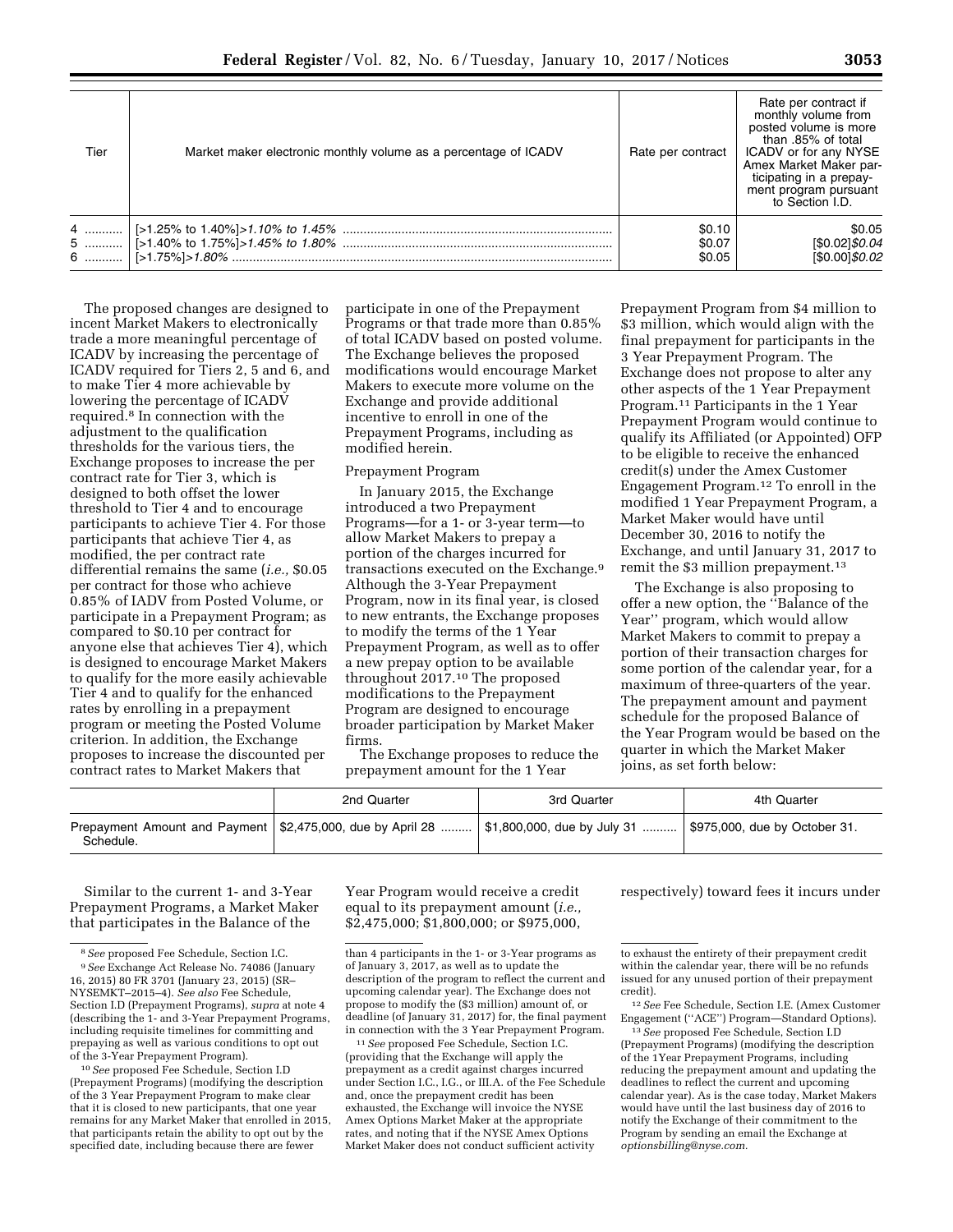Section I.C., I.G., and III.A.<sup>14</sup> As proposed, Marker Makers that enroll in the Balance of the Year Program would be required to notify the Exchange by the last business day before the start of the new (following) quarter.15 Thus, to participate for the last three-quarters of 2017, notice would have to be given by March 31, 2017—the last business day of the first quarter.

The Exchange believes the proposed Balance of the Year Program would allow a Market Maker that had not committed to the 1- or 3-Year Prepayment Program the option to enroll at a later date, for a shorter duration, and to nonetheless receive the benefits of participating in the Prepayment Program for the duration of their commitment. Specifically, during the period of their participation, Market Makers enrolled in the Balance of the Year Program would be entitled to qualify for the reduced per contract Sliding Scale rates (*see supra* note 8), and a discount on Rights Fees.16 The Exchange likewise proposes to offer participants in the Balance of the Year Program enhanced ACE credits in the same amount as those available to participants in the 1 Year Prepayment Program, and to modify the Fee Schedule accordingly.17 Although the prepay commitment rates for partial Balance of the Year participation is not proportional to the time left in the year (*i.e.,* the later in the year a Market Maker joins, the higher his prepayment amount relative to the annual cost), the Exchange believes this cost structure would incentivize interested Market Makers to commit to the Program earlier in the year.

The Exchange is not proposing any other fee changes at this time.

15*See id.* (providing that Market Makers would be required to notify the Exchange of their commitment to the Program by sending an email the Exchange at *[optionsbilling@nyse.com](mailto:optionsbilling@nyse.com)*).

16*See* Fee Schedule, Section III.C (e-Specialist, DOMM and Specialist Monthly Rights Fees) (describing Rights Fee Discount based on ACE tier achieved). *See also infra,* note 17.

17*See* proposed Fee Schedule, Section I.E. (modifying ACE Program to provide for ''1 Year/ Balance of the Year Program Enhanced Customer Volume Credits'' in the same amount).

#### 2. Statutory Basis

The Exchange believes that the proposed rule change is consistent with Section  $6(b)$  of the Act,<sup>18</sup> in general, and furthers the objectives of Sections  $6(b)(4)$  and  $(5)$  of the Act,<sup>19</sup> in particular, because it provides for the equitable allocation of reasonable dues, fees, and other charges among its members, issuers and other persons using its facilities and does not unfairly discriminate between customers, issuers, brokers or dealers.

The Exchange believes that the proposed modifications to the Sliding Scale are reasonable, equitable and not unfairly discriminatory for a number of reasons. First, the Sliding Scale is available to all NYSE Amex Options Market Makers and is based on the amount of business transacted on—and is designed to attract greater volume to—the Exchange. The proposed adjustments are designed to encourage Market Makers to commit to directing their order flow to the Exchange, which would increase volume and liquidity, to the benefit of all market participants by providing more trading opportunities and tighter spreads. Further, the proposed Sliding Scale thresholds and rates are competitive with fees charged by other exchanges and are designed to attract (and compete for) order flow to the Exchange, which provides a greater opportunity for trading by all market participants.20

The Exchange proposal to modify the Prepayment Programs, including by reducing the prepay commitment for the 1 Year Prepayment Program and adding the Balance of the Year Program, are also reasonable, equitable and not unfairly discriminatory for the following reasons. First, all of the Prepayment Programs offered on the Exchange are optional and Market Makers can elect to participate (or elect not to participate). In addition, the Exchange believes that reducing the prepay commitment for all participants in the 1 Year Prepayment Program, as well as offering Market Makers the flexibility to join at various points in the year, may encourage broader participation in the Prepayment Programs, which anticipated greater capital commitment and resulting liquidity on the Exchange would benefit all market participants (including non-Market Makers). Moreover, the

19 15 U.S.C. 78f(b)(4) and (5).

20*See e.g.*, CBOE fee schedule, *available here, [http://www.cboe.com/publish/feeschedule/](http://www.cboe.com/publish/feeschedule/CBOEFeeSchedule.pdf) [CBOEFeeSchedule.pdf](http://www.cboe.com/publish/feeschedule/CBOEFeeSchedule.pdf) (*the ''Liquidity Provider Sliding Scale''); and MIAX fee schedule, *available here, [http://www.miaxoptions.com/sites/default/](http://www.miaxoptions.com/sites/default/files/MIAX_Options_Fee_Schedule_11012016B.pdf) files/MIAX*\_*Options*\_*Fee*\_*Schedule*\_*[11012016B.pdf](http://www.miaxoptions.com/sites/default/files/MIAX_Options_Fee_Schedule_11012016B.pdf)*  (''Market Maker Sliding Scale'').

Exchange notes that other options exchanges likewise offer Prepayment Programs to market makers that may be joined after the start of the year. For example, under CBOE's Liquidity Provider Sliding Scale, a CBOE market maker may be eligible for the lower rates associated with certain tiers by prepaying \$2.4 million in fees on an annual basis, or prepaying \$200,000 in fees on a monthly basis.21 The Exchange also notes that, similar to the Sliding Scale, the Prepayment Program is designed to incent Market Makers to commit to directing their order flow to the Exchange, which would benefit all market participants by expanding liquidity, providing more trading opportunities and tighter spreads, even to those market participants that are not eligible for the Programs. Thus, the Exchange believes the Prepayment Program, as modified, is reasonable, equitable and not unfairly discriminatory to others.

Finally, the Exchange is subject to significant competitive forces, as described below in the Exchange's statement regarding the burden on competition.

For these reasons, the Exchange believes that the proposal is consistent with the Act.

#### *B. Self-Regulatory Organization's Statement on Burden on Competition*

In accordance with Section 6(b)(8) of the Act,<sup>22</sup> the Exchange does not believe that the proposed rule change would impose any burden on competition that is not necessary or appropriate in furtherance of the purposes of the Act. The Exchange believes that the proposed changes relating to the Sliding Scale and the Prepayment Program may increase both intermarket and intramarket competition by incenting participants to direct their orders to the Exchange, which would enhance the quality of quoting and may increase the volume of contracts traded on the Exchange. To the extent that there is an additional competitive burden on non-NYSE Amex Market Makers, the Exchange believes that this is appropriate because the proposal should incent market participants to direct additional order flow to the Exchange, and thus provide additional liquidity that enhances the quality of its markets and increases the volume of contracts traded here. To the extent that this purpose is achieved, all of the Exchange's market participants should

<sup>14</sup>*See* proposed Fee Schedule, Section I.D (Prepayment Programs). Similarly, just as with the 1- and 3-Year Prepayment Programs, the Exchange would apply the prepayment as a credit against charges incurred under Section I.C., I.G., or III.A. of the Fee Schedule. Once the prepayment credit has been exhausted, the Exchange would invoice the NYSE Amex Options Market Maker at the appropriate rates. In the event that a NYSE Amex Options Market Maker does not conduct sufficient activity to exhaust the entirety of their prepayment credit within the calendar year, there would be no refunds issued for any unused portion of their prepayment credit. *See id.* 

<sup>18</sup> 15 U.S.C. 78f(b).

<sup>21</sup>CBOE fee schedule, at fn 10 (providing that a market maker may be permitted to pay a pro-rated amount of the \$2.4 million if, for example, they join the program mid-year), *supra* note 20. 22 15 U.S.C. 78f(b)(8).